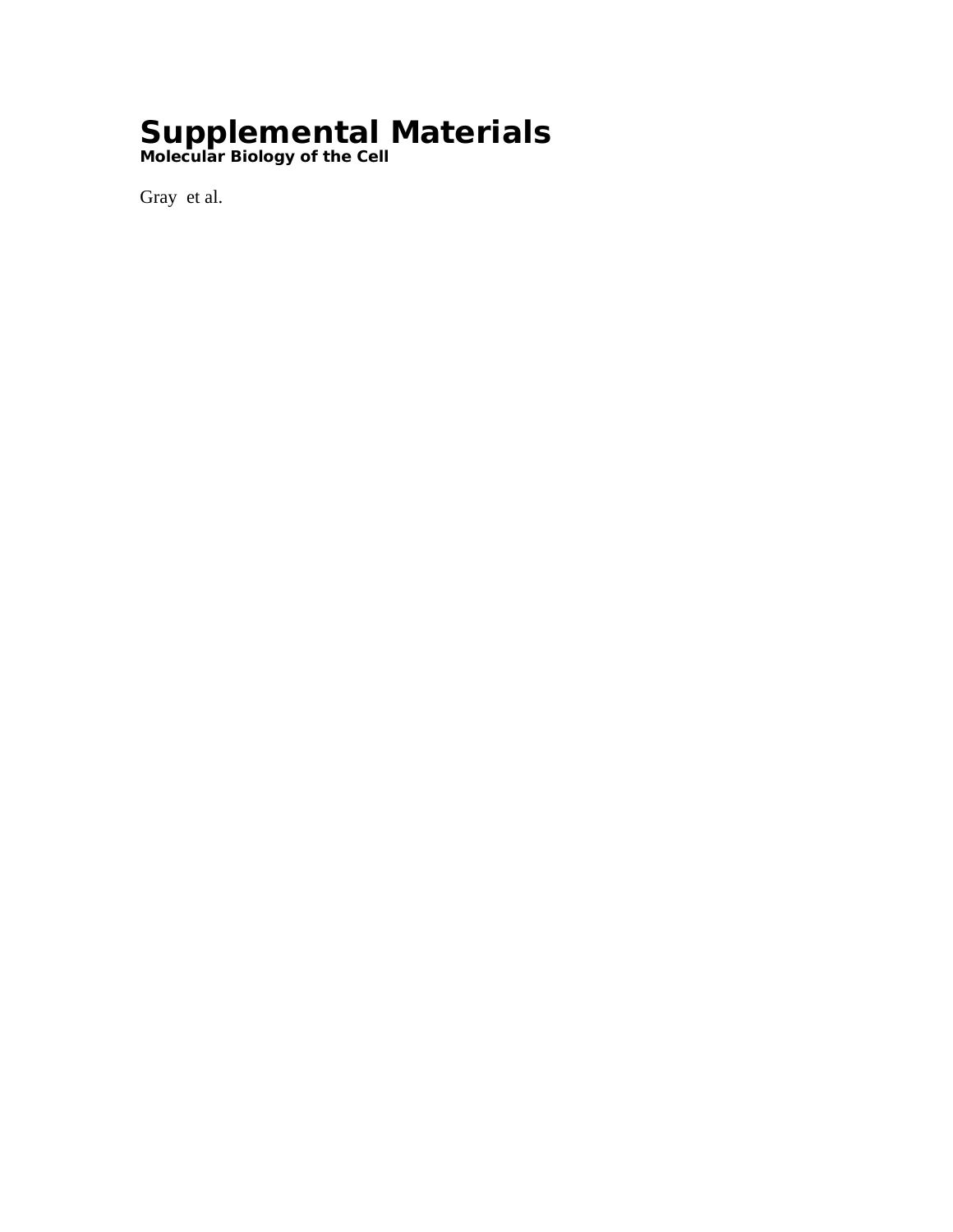| Genotype                                                         | Pupation (%) | Eclosion (%) |
|------------------------------------------------------------------|--------------|--------------|
| Flag-Smn <sup>wt</sup> ,Smn <sup>x7</sup> /Smn <sup>x7</sup>     | 99           | 73           |
| Flag-vSmn, Smn <sup>x7</sup> /Smn <sup>x7</sup>                  | 86           | 83           |
| Flaq-vSmn <sup>s201A</sup> ,Smn <sup>x7</sup> /Smn <sup>x7</sup> | 100          | 97.5         |

**Figure S1:** A) Transgenic flies expressing Flag-vSmn and Flag-vSmn<sup>S201A</sup> in the background of an *Smn<sup>x7</sup>* null mutation are fully viable. The eclosion frequencies of these animals are consistently higher than those that express Flag-Smn<sup>WT</sup> in the background of an *Smn<sup>x7</sup>* null mutation. The data for each genotype are expressed as a fraction of pupae or adults over the total number of starting larvae, n=200.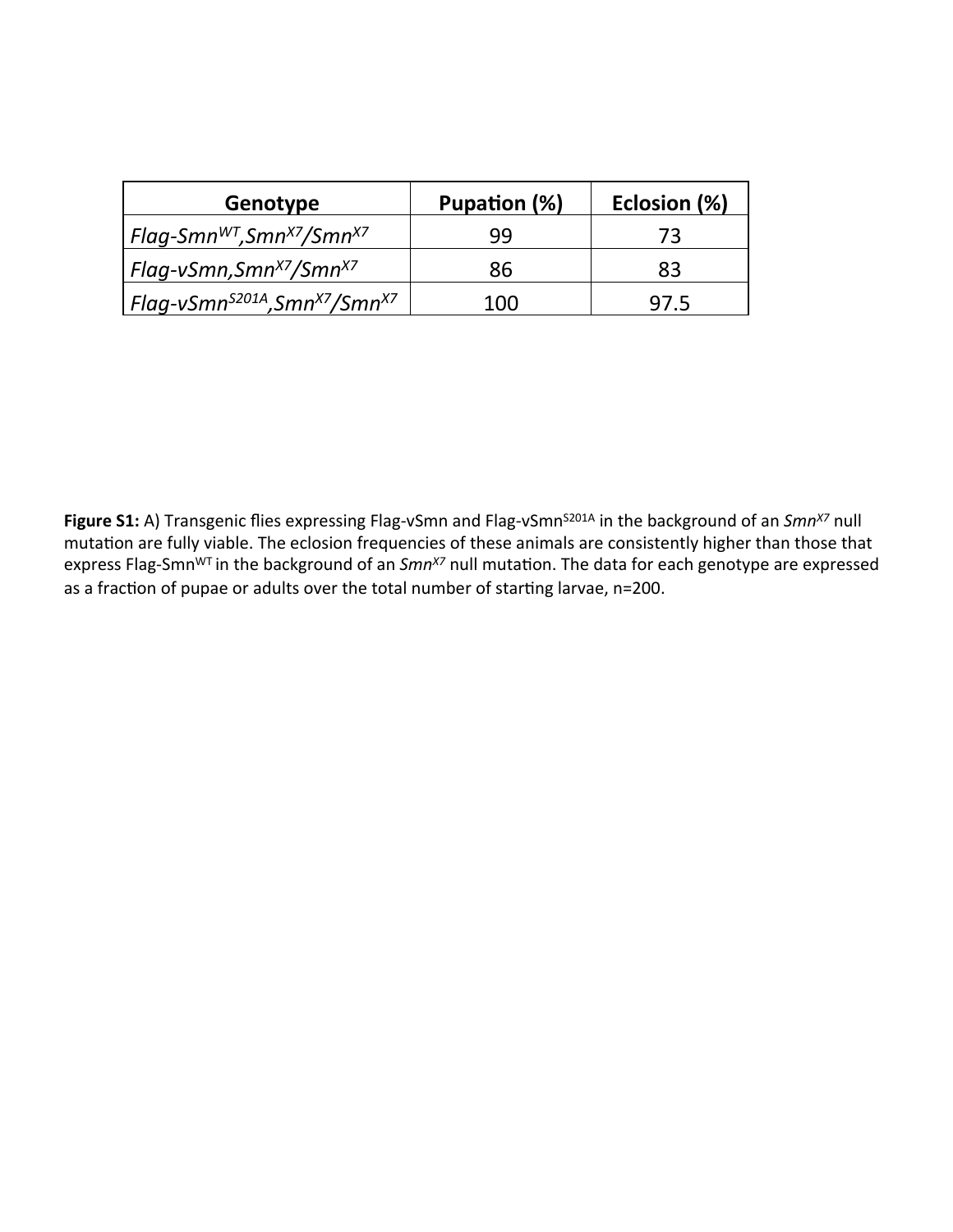

**Figure S2:** A) The expression of endogenous SMN in S2 cells following transient transfection of either modified 'vertebrate' SMN constructs (vSMN and vSMN<sup>S201A</sup>) or Drosophila SMN constructs (Smn<sup>G210V</sup> and Smn<sup>10V-1A</sup>) is unaffected, as compared to mock transfection. Protein is detected by anti-Flag antibody or anti-SMN antibody as indicated to the left of the blots. B) Transient transfections in S2 cells express Flag-SMN from the endogenous promoter. Protein levels of all transfected constructs are lower than endogenous SMN protein levels. Protein is detected by anti-Flag antibody or anti-SMN antibody as indicated to the left of the blots.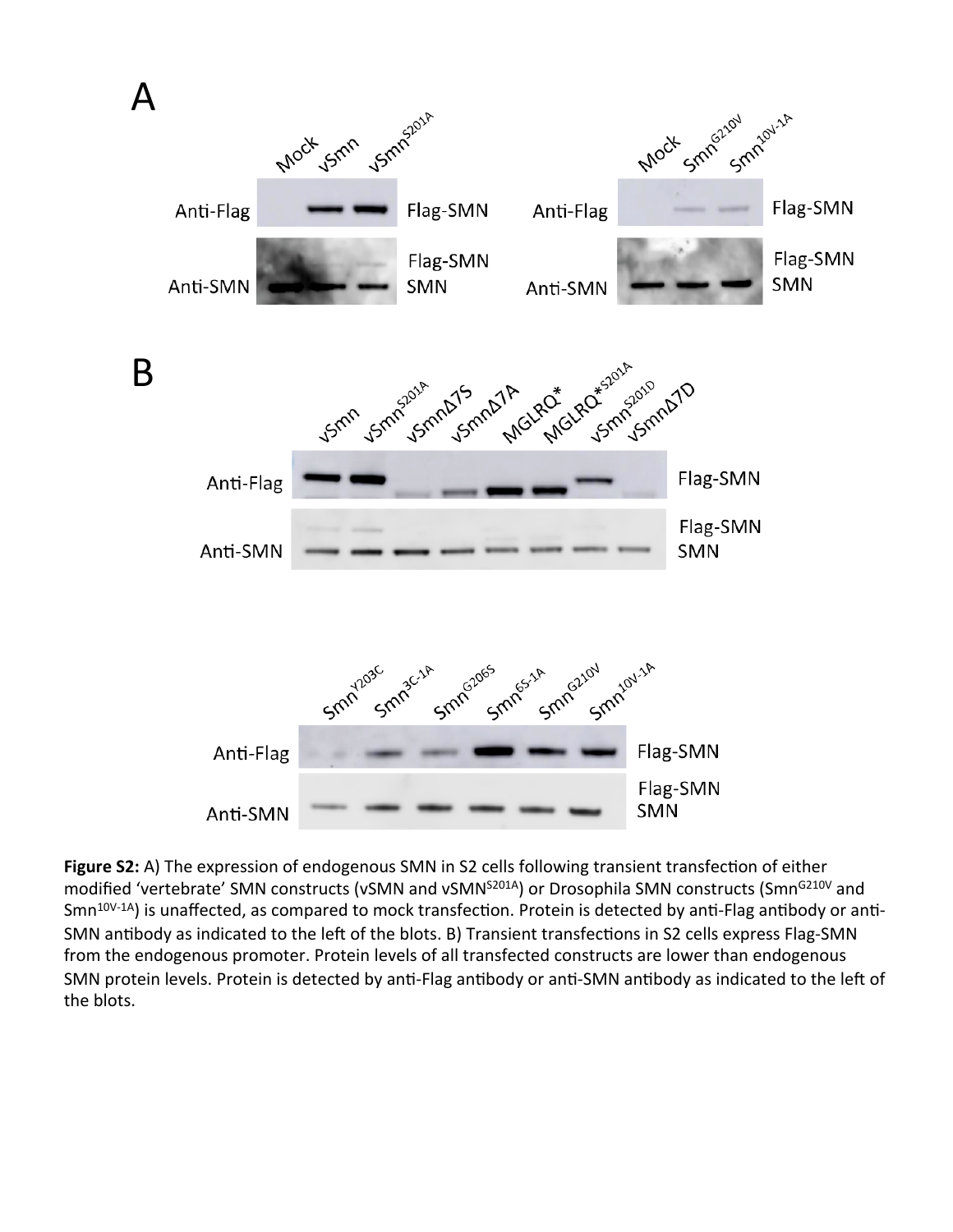

**Figure S3:** Western blotting was used to determine protein levels of each of the SMN constructs, with expression driven by the endogenous promoter, in transgenic adult flies. Protein lysates were made by pooling 40-50 adult flies. Flies with the following genotypes were analyzed in this experiment: *Flag* $vSmn,$ *Smn<sup>x7</sup>/Tm6b* (vSmn), *Flag-vSmn<sup>S201A</sup>,Smn<sup>x7</sup>/Tm6b* (vSmn<sup>S201A</sup>), *Flag-vSmn∆7S,Smn<sup>x7</sup>/Tm6b* (vSmn∆7S) or *Flag-vSmnΔ7A,Smn<sup>x7</sup>/Tm6b* (vSmnΔ7A). Both the vSMN and vSMNΔ7S proteins show increased levels when the serine is mutated to an alanine, indicating disruption of the normal degradation of SMN. Flag-SMN was detected using anti-Flag antibody. Normalized fold change as compared to vSmn levels is indicated at the bottom.